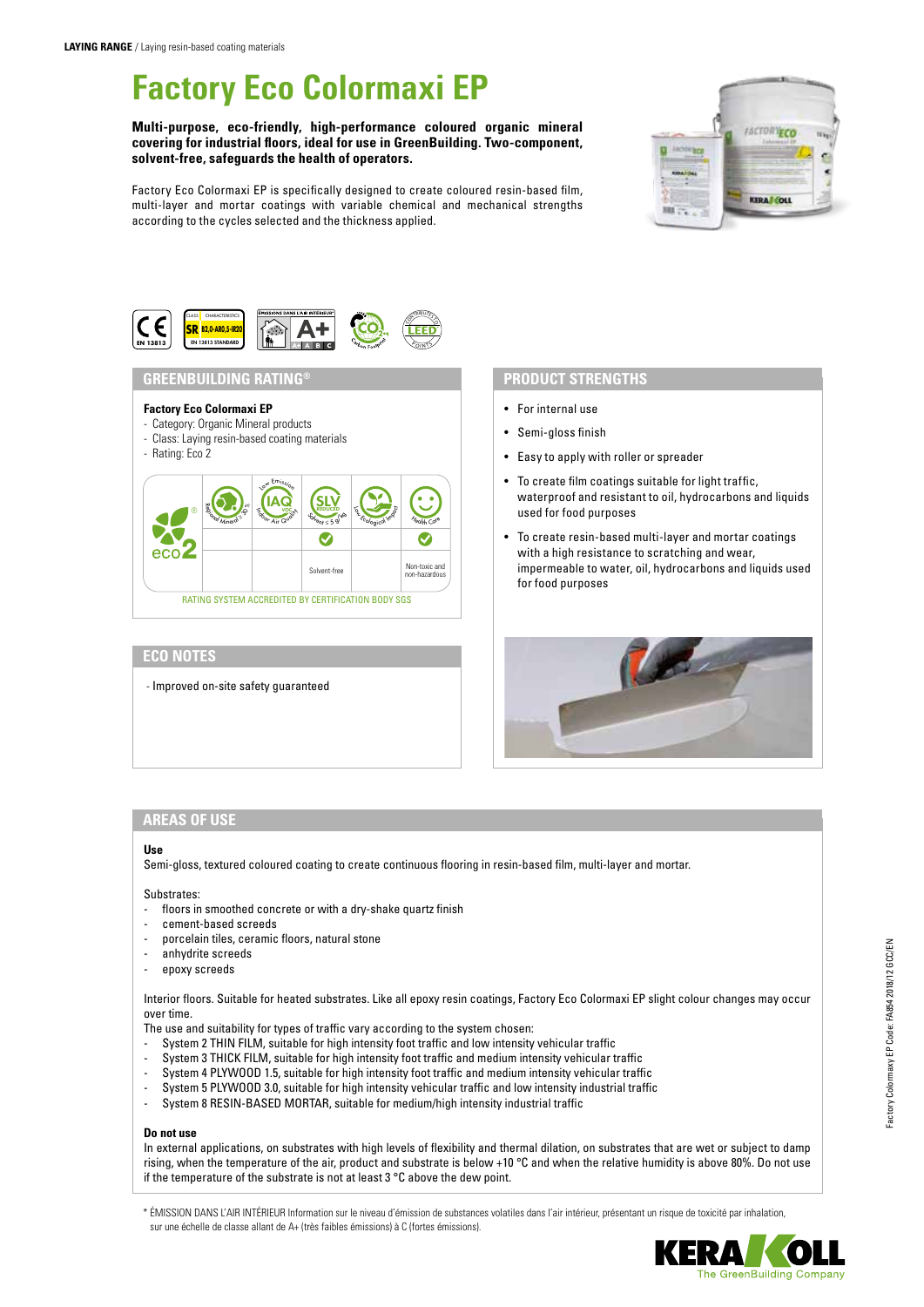#### **Preparation of substrates**

Substrates must be cleaned from dust, oil, grease detaching substances. Shall be permanently dry and free from any high residual moisture rising or in counterthrust. Cement-based substrates must have a residual moisture at a maximum of 3% (2.5% in the case of heated substrate. Anhydrite supports must have a moisture at a maximum 0.5% (0.2% in the case of heated substrate). The substrate must be stable, non-deformable have already completed the hygrometric shrinkage and without non-stable cracks. The substrates must be mechanically prepared using suitable processing cycle depending on the selected system and perfectly dusted. After they have been cleaned and prepared, substrates must have a surface tear strength >1.5 mPa according to ASTM D 4541 and a compressive strength > 25 N/mm².

System 2 THIN FILM: substrates in smoothed concrete, cement-based screeds, anhydrite screeds, after mechanical preparation and removal of dust should be treated using the impregnation technique with Slc® Eco EP21 diluted with Keragrip Eco Pulep up to 30%, uniformly applying with a roller or a spreader an amount that can be completely absorbed by the substrate. Should there be any accidental build-up of product or incomplete absorption, it is necessary, using suitable tools, to eliminate the excess product and to rough the surface to guarantee sufficient grip; finally, vacuum up the waste carefully before proceeding with subsequent applications. When applying coats of other products, this must be done within a maximum of 30 hours. If waiting times are longer, the surface must be sanded to make it rough and adhesive, and any sanding waste must be eliminated using extraction equipment before applying the next coat.

System 3 THICK FILM: substrates in smoothed concrete, cement-based screeds, anhydrite screeds, after mechanical preparation and removal of dust should be treated using the impregnation technique with Slc® Eco EP21 diluted with Keragrip Eco Pulep up to 30%, uniformly applying with a roller or a spreader an amount that can be completely absorbed by the substrate. Should there be any accidental build-up of product or incomplete absorption, it is necessary, using suitable tools, to eliminate the excess product and to rough the surface to guarantee sufficient grip; finally, vacuum up the waste carefully before proceeding with subsequent applications. After 12 - 24 hours the support must be smoothed using Slc® Eco EP21 containing Addensante additive in an approximate ratio of 10 : 1 by weight. If waiting times are longer than those indicated, the surface must be sanded to make it rough and adhesive, and any sanding waste must be eliminated using extraction equipment before applying the next coat.

System 4 PLYWOOD 1.5: substrates in smoothed concrete, cement-based screeds, anhydrite screeds, after mechanical preparation and removal of dust should be treated using the impregnation technique with Slc® Eco EP21 diluted with Keragrip Eco Pulep up to 30%, uniformly applying with a roller or a spreader an amount that can be completely absorbed by the substrate. Should there be any accidental build-up of product or incomplete absorption, it is necessary, using suitable tools, to eliminate the excess product and to rough the surface to guarantee sufficient grip; finally, vacuum up the waste carefully before proceeding with subsequent applications. When applying coats of other products, this must be done within a maximum of 30 hours. If waiting times are longer, the surface must be sanded to make it rough and adhesive, and any sanding waste must be eliminated using extraction equipment before applying the next coat. Application of Keralevel® Eco Floor and dusting with Quarzo 1.3 until saturated. Once hardened, the support must be sanded and the dust must be removed. The substrates consisting of porcelain tiles, ceramic or natural stone floors, after mechanical preparation and removal of dust should be prepared with Keralevel® Eco Floor, including laying of Net 90 reinforcement mesh and dusted with Quarzo 1.3 until saturation point is reached. Once hardened, the support must be sanded and the dust must be removed.

System 5 PLYWOOD 3.0: substrates in smoothed concrete, cement-based screeds, anhydrite screeds, after mechanical preparation and removal of dust should be treated using the impregnation technique with Slc® Eco EP21 diluted with Keragrip Eco Pulep up to 30%, uniformly applying with a roller or a spreader an amount that can be completely absorbed by the substrate. Should there be any accidental build-up of product or incomplete absorption, it is necessary, using suitable tools, to eliminate the excess product and to rough the surface to guarantee sufficient grip; finally, vacuum up the waste carefully before proceeding with subsequent applications. When applying coats of other products, this must be done within a maximum of 30 hours. If waiting times are longer, the surface must be sanded to make it rough and adhesive, and any sanding waste must be eliminated using extraction equipment before applying the next coat. Lay a suitable Net 90 reinforcement mesh on the substrate, taking care to overlap the edges by approximately 10 cm. Apply Keralevel Eco Floor using a spreader and dust with Quarzo 1.3 until saturated. Once hardened, the support must be sanded and the dust must be removed. Apply Keralevel Eco Floor using a spreader and dust with Quarzo 1.3 until saturated. Once hardened, the support must be sanded and the dust must be removed. The substrates consisting of porcelain tiles, ceramic or natural stone floors, after mechanical preparation and removal of dust should be prepared with Keralevel® Eco Floor, using a spreader and including the laying of a Net 90 reinforcement mesh surmounted on joints for about 10 cm and dusted with Quarzo 1.3 until saturated. Once hardened, the support must be sanded and the dust must be removed. Application of Keralevel® Eco Floor using a spreader and subsequent dusting with Quarzo 1.3 until saturated. Once hardened, the support must be sanded and the dust must be removed.

System 8 RESIN-BASED MORTAR: substrates in smoothed concrete finish, cement-based screeds, anhydrite screeds, after mechanical preparation and removal of dust should be treated using the impregnation technique with Slc® Eco EP21. After this the epoxy screed must be created wet-on-wet by laying a mix of Slc® Eco EP21 and Quarzo 5.12 in an approximate ratio of 1 : 8. When hardened, the epoxy screed must be finished with a mixture of Slc® Eco EP21 and Quarzo 1.3 in a ratio of 1 : 1.

#### **Preparation**

Factory Eco Colormaxi EP is prepared by mixing together parts A and B from the bottom upwards, using a low-rev (400/min.) helicoidal agitator, respecting the preset ratio of the packs (Part A 10 kg : Part B 3 kg). Pour part B into the bucket containing part A, being careful to mix the two parts uniformly until a smooth, even coloured mixture is obtained. It is necessary to mix an amount of product that can be used within 20 minutes.

#### **Application**

Factory Eco Colormaxi EP can be applied using a roller or smooth spreader, according to the system being used.

System 2 THIN FILM (check the suitability of the colour selected from the colour chart): application by roller of a first coat of Factory Eco Colormaxi EP with a coverage of ≈ 150 g/m². If a light non-slip effect surface is required, apply Factory Eco Color Maxi EP using a roller with 5% of Quarzo 1.3 additive, ensuring that the product is constantly mixed. On hardening, and in any event within 30 hours, use a roller to apply a second coat of Factory Eco Colormaxi EP (if necessary diluted with 5% Slc® Eco DD) with a coverage of ≈ 120  $n/m<sup>2</sup>$ .

System 3 THICK FILM (check the suitability of the colour selected from the colour chart): application by roller of a first coat of Factory Eco Colormaxi EP with a coverage of ≈ 150 g/m². If a light non-slip effect surface is required, apply Factory Eco Color Maxi EP using a roller with 5% of Quarzo 1.3 additive, ensuring that the product is constantly mixed. On hardening, and in any event within 30 hours, use a roller to apply a second coat of Factory Eco Colormaxi EP (if necessary diluted with 5% Slc® Eco DD) with a coverage of ≈ 120  $g/m<sup>2</sup>$ .

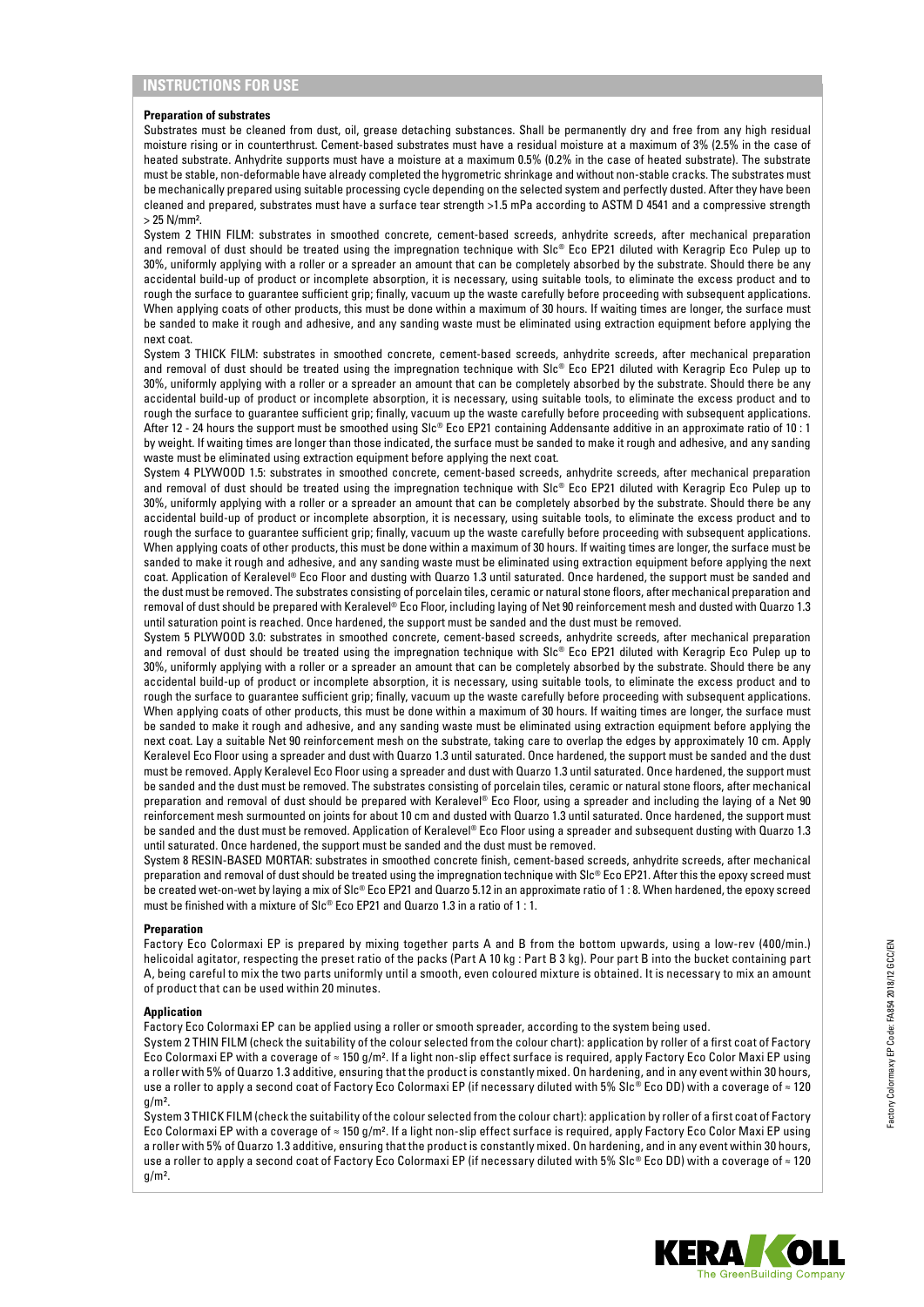# **INSTRUCTIONS FOR USE**

System 4 PLYWOOD 1.5: application by spreader of Factory Eco Colormaxi EP mixed with Quarzo 1.3 in a ratio of 1 : 1 with a coverage of ≈ 400 g/m² of Factory Eco Colormaxi EP. If you want a coating with a high non-slip effect, dust with Quarzo 1.3, wet-on-wet, until saturated. Once hardened (after removing any excess quartz sand) sand the surface to even out the flooring and remove any ridges, and use a roller to apply Factory Eco Colormaxi EP with a coverage of ≈ 120 g/m² (if necessary diluted with 5% Slc® Eco DD). System 5 PLYWOOD 3.0: application by spreader of Factory Eco Colormaxi EP mixed with Quarzo 1.3 in a ratio of 1 : 1 with a coverage of ≈ 400 g/m² of Factory Eco Colormaxi EP. If you want a coating with a non-slip effect, dust with Quarzo 1.3, wet-on-wet, until saturated. Once hardened (after removing any excess quartz sand) sand the surface to even out the flooring and remove any ridges, and use a roller to apply Factory Eco Colormaxi EP with a coverage of ≈ 120 g/m² (if necessary diluted with 5% Slc® Eco DD). System 8 RESIN-BASED MORTAR: application by spreader of Factory Eco Colormaxi EP mixed with Quarzo 1.3 in a ratio of 1 : 1 with a coverage of ≈ 400 g/m² of Factory Eco Colormaxi EP. If you want a coating with a non-slip effect, dust with Quarzo 1.3, wet-on-wet, until saturated. Once hardened (after removing any excess quartz sand) sand the surface to even out the flooring and remove any ridges, and use a roller to apply Factory Eco Colormaxi EP with a coverage of ≈ 120 g/m² (if necessary diluted with 5% Slc® Eco DD).

#### **Cleaning**

Residual traces Factory Eco Colormaxi EP can be removed from tools with alcohol before the product has hardened.

# **SPECIAL NOTES**

If the substrate contains joints that are subject to shrinkage or movement in general, they must be brought to the surface and treated with suitable elastic sealing agents.

If a second layer of Factory Eco Colormaxi EP is applied without dusting with Quarzo 1.3, it should only be applied after at least 12 hours and within 24 hours after the first coat. After this time, the surface will have to be carefully sanded before laying the second coat over it. Before applying additional coloured or transparent finishes, always wait until the product has hardened completely, then sand the surface and remove any dust.

# **ABSTRACT**

*The coloured finish of the continuous resin-based film, multi-layer or mortar system will be created using a multi-purpose, eco-friendly, high-performance organic mineral covering with a semi-gloss, textured effect, compliant with GreenBuilding Rating® Eco 2, such as Factory Colormaxi EP, by Kerakoll Spa, with an average coverage for spreader applications of ≈ 400 g/m² per coat and for roller applications of ≈ 200 g/m² per coat.*

# **TECHNICAL DATA COMPLIANT WITH KERAKOLL QUALITY STANDARD**

| Appearance                        | fluid white or coloured paste                                                                                                                                                     |  |  |
|-----------------------------------|-----------------------------------------------------------------------------------------------------------------------------------------------------------------------------------|--|--|
| Shelf life                        | $\approx$ 12 months in the original packaging                                                                                                                                     |  |  |
| Warning                           | protect from frost, avoid direct exposure to sunlight and sources of heat                                                                                                         |  |  |
| Pack                              | part A 10 kg bucket - part B 2.5 kg can                                                                                                                                           |  |  |
| Mixing ratio                      | $part A : part B = 10 : 2.5$                                                                                                                                                      |  |  |
| Pot life                          | $\approx 30$ min.                                                                                                                                                                 |  |  |
| Temperature range for application | from +10 $^{\circ}$ C to +30 $^{\circ}$ C                                                                                                                                         |  |  |
| Foot traffic                      | $\approx$ 24 hrs                                                                                                                                                                  |  |  |
| Waiting time for overlaying       | $\approx$ 24 hrs                                                                                                                                                                  |  |  |
| Interval before normal use        | $\approx 48$ hrs                                                                                                                                                                  |  |  |
| Coverage:                         |                                                                                                                                                                                   |  |  |
| - film coating                    | $\approx$ 150 g/m <sup>2</sup> per coat                                                                                                                                           |  |  |
| - multi-layer coating             | $\approx$ 400 g/m <sup>2</sup> per coat                                                                                                                                           |  |  |
| substrate                         | Values taken at +20 °C, 65% R.H.and no ventilation. Data may vary depending on specific conditions at the building site, i.e.temperature, ventilation and absorbency level of the |  |  |

#### **PERFORMANCE**

| нісн тесн                                                                                                                          |                                                                          |                 |  |
|------------------------------------------------------------------------------------------------------------------------------------|--------------------------------------------------------------------------|-----------------|--|
| Compressive strength after 28 days *                                                                                               | $\geq$ 70 N/mm <sup>2</sup>                                              | FN 196-1        |  |
| Flexural strength after 28 days *                                                                                                  | $\geq$ 50 N/mm <sup>2</sup>                                              | <b>FN 196-1</b> |  |
| Abrasion strength after 7 days *                                                                                                   | $\leq$ 60 mg, CS17 abrasive disk, 1,000 rpm, 1,000 g weight Taber method |                 |  |
| Adhesion to concrete after 28 days *                                                                                               | $\geq$ 2.7 N/mm <sup>2</sup> (concrete yield)                            | FN 13892-8      |  |
| Values taken at +20 $^{\circ}$ C, 65% R.H.and no ventilation. Data may vary depending on specific conditions at the building site. |                                                                          |                 |  |
| * average values, may vary according to colour                                                                                     |                                                                          |                 |  |